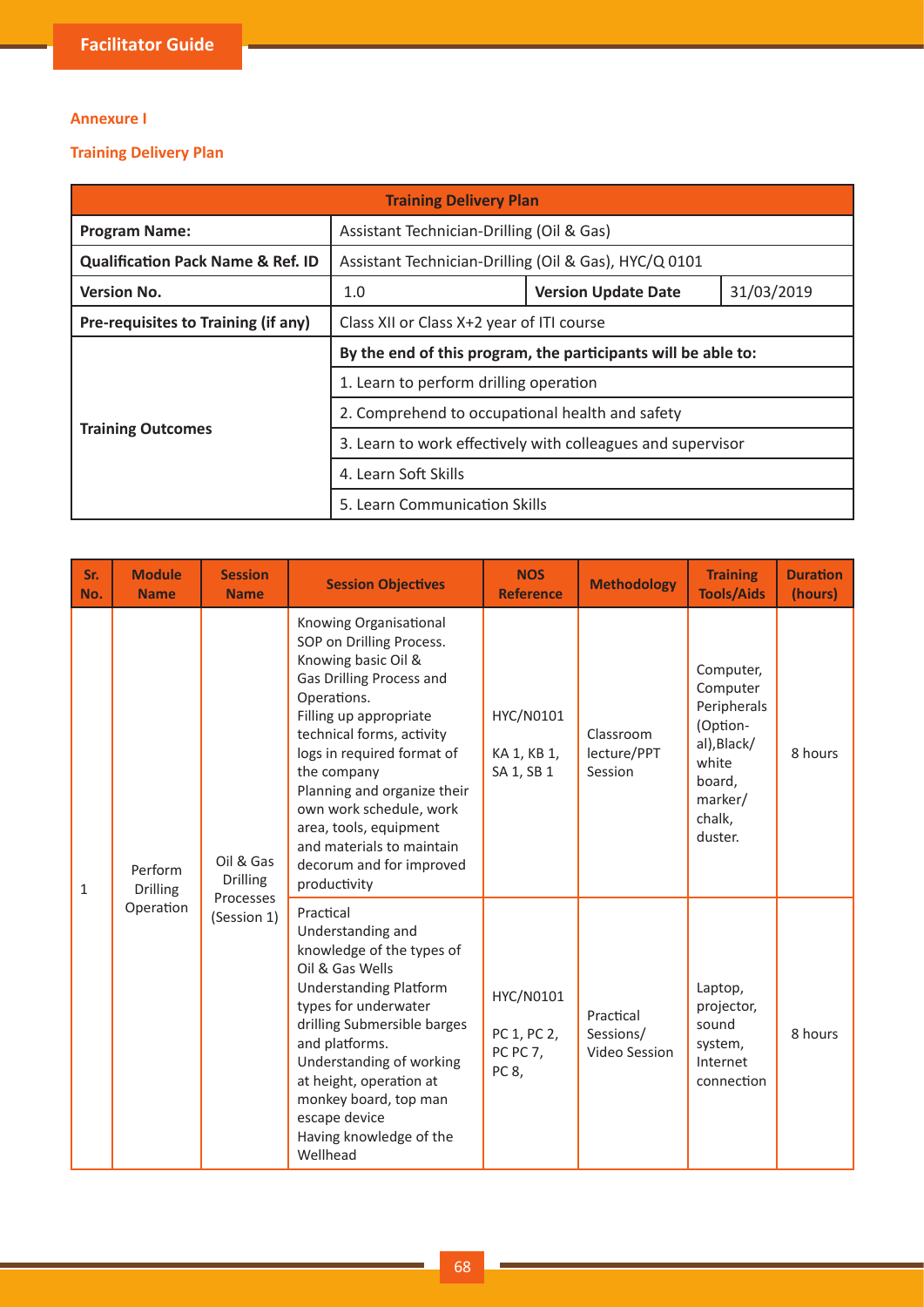|  |                                                          | Risking and impacting<br>of not following<br>defined procedures/<br>work instructions<br>Communicating in<br>$\bullet$<br>the local language<br>(preferable)<br>Thinking through the<br>$\bullet$<br>problem, evaluate the<br>possible solution(s)<br>and suggest an<br>optimum /best possible<br>solution(s)                                                                                                                                                                                                                                                                                                                                                                          | HYC/N0101<br>KA 2, SA 7,<br>SB <sub>2</sub> | Classroom<br>lecture/PPT<br>Session     | Computer,<br>Computer<br>Peripherals<br>(Option-<br>al), Black/<br>white<br>board,<br>marker/<br>chalk,<br>duster. | 8 hours |
|--|----------------------------------------------------------|----------------------------------------------------------------------------------------------------------------------------------------------------------------------------------------------------------------------------------------------------------------------------------------------------------------------------------------------------------------------------------------------------------------------------------------------------------------------------------------------------------------------------------------------------------------------------------------------------------------------------------------------------------------------------------------|---------------------------------------------|-----------------------------------------|--------------------------------------------------------------------------------------------------------------------|---------|
|  | Oil & Gas<br>Drilling<br>Processes<br>(Session 2)        | Practical<br>Having knowledge<br>of the on shore Well<br>Components<br>Identifying Upstream<br>$\bullet$<br>process sections:<br>Wellhead, Manifolds<br>and gathering,<br>Separation, Metering,<br>storage and export and<br>Utility systems.<br>Understanding the<br>$\bullet$<br><b>Components of Drilling</b><br>Rig (derrick, floor,<br>drawworks, drive and<br>mud handling, drill<br>string, Drill Collar,<br><b>Blowout Preventer,</b><br>turn<br>table, Crown Block, Top<br>drive, Iron Roughneck,<br>Mud Pumps.)<br>Understanding the<br>$\bullet$<br>components of Well:<br>Well casing - Conductor<br>casing, Surface casing,<br>Intermediate casing,<br>Production casing. | HYC/N0101<br>PC 3, PC 4,<br>PC 5, PC 6      | Practical<br>Sessions/<br>Video Session | Laptop,<br>projector,<br>sound<br>system,<br>Internet<br>connection                                                | 8 hours |
|  | Oil & Gas<br><b>Drilling</b><br>Processes<br>(Session 3) | Following basic<br>$\bullet$<br>Maintenance Hand<br>Tools<br>Identifying immediate<br>$\bullet$<br>or temporary solutions<br>to resolve delays                                                                                                                                                                                                                                                                                                                                                                                                                                                                                                                                         | HYC/N0101<br>KB 2, SB 3                     | Classroom<br>lecture/PPT<br>Session     | Computer,<br>Computer<br>Peripherals<br>(Option-<br>al), Black/<br>white<br>board,<br>marker/<br>chalk,<br>duster. | 8 hours |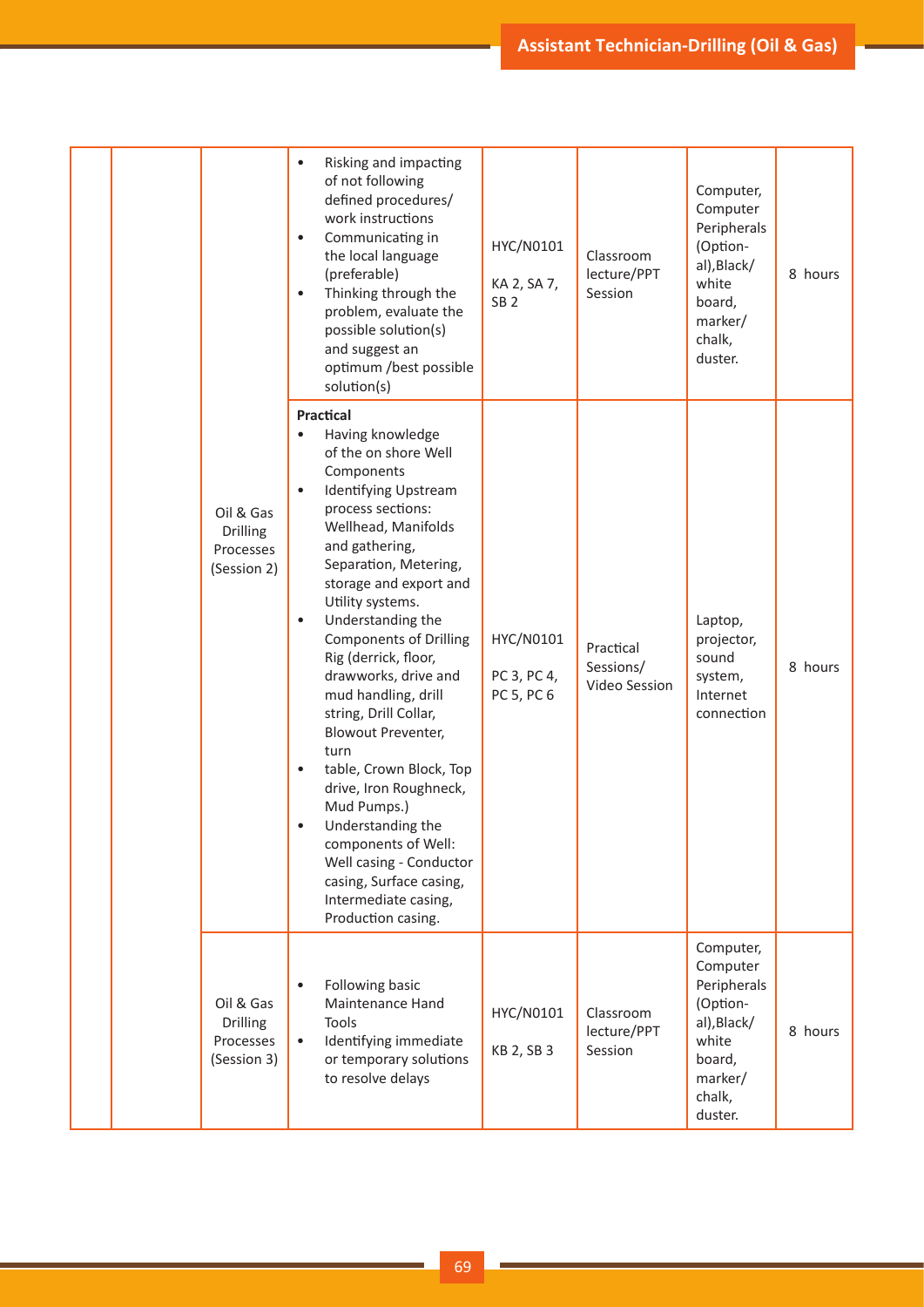|  |  |                          | Practical<br>Performing Artificial lift<br>$\bullet$<br>operation: Rod pumps,<br>electrical submerged<br>pump (ESP), Gas lift<br>and Plunger lift.<br>Having knowledge of<br>$\bullet$<br>the Well work over,<br>intervention and<br>stimulation.<br>Understanding<br>$\bullet$<br>Manifolds and<br>gathering.                                                                            | HYC/N0101<br>PC 9, PC 10,<br><b>PC 11</b>                          | Practical<br>Sessions/<br>Video Session | Laptop,<br>projector,<br>sound<br>system,<br>Internet<br>connection                                                | 8 hours |
|--|--|--------------------------|-------------------------------------------------------------------------------------------------------------------------------------------------------------------------------------------------------------------------------------------------------------------------------------------------------------------------------------------------------------------------------------------|--------------------------------------------------------------------|-----------------------------------------|--------------------------------------------------------------------------------------------------------------------|---------|
|  |  | <b>Drilling</b><br>Tech- | Knowing escalation<br>$\bullet$<br>matrix for reporting<br>identified incidents,<br>troubles and/ or<br>emergencies e.g.<br>system failures , fire and<br>power failures<br>Learning basic<br>$\bullet$<br>Measuring and<br>Marking-out<br>Instruments<br>Identifying sources of<br>$\bullet$<br>support that can be<br>availed of for problem<br>solving for various kind<br>of problems | HYC/N0101<br>KA <sub>3</sub><br>KB <sub>3</sub><br>SB <sub>4</sub> | Classroom<br>lecture/PPT<br>Session     | Computer,<br>Computer<br>Peripherals<br>(Option-<br>al), Black/<br>white<br>board,<br>marker/<br>chalk,<br>duster. | 8 hours |
|  |  | niques<br>(Session 4)    | Practical<br>Understanding/<br>$\bullet$<br>knowledge of the<br><b>Drilling Methods</b><br>Drilling rigs<br>♦<br>Percussion or cable<br>♦<br>drilling<br>Rotary drilling<br>♦<br>Rotary percussion<br>♦<br>drilling<br>Electro and turbo<br>♦<br>drilling<br>Directional drilling<br>♦<br>explosive drilling<br>♦<br>and flame piercing                                                   | HYC/N 0101<br><b>PC 12</b>                                         | Practical<br>Sessions/<br>Video Session | Laptop,<br>projector,<br>sound<br>system,<br>Internet<br>connection                                                | 8 hours |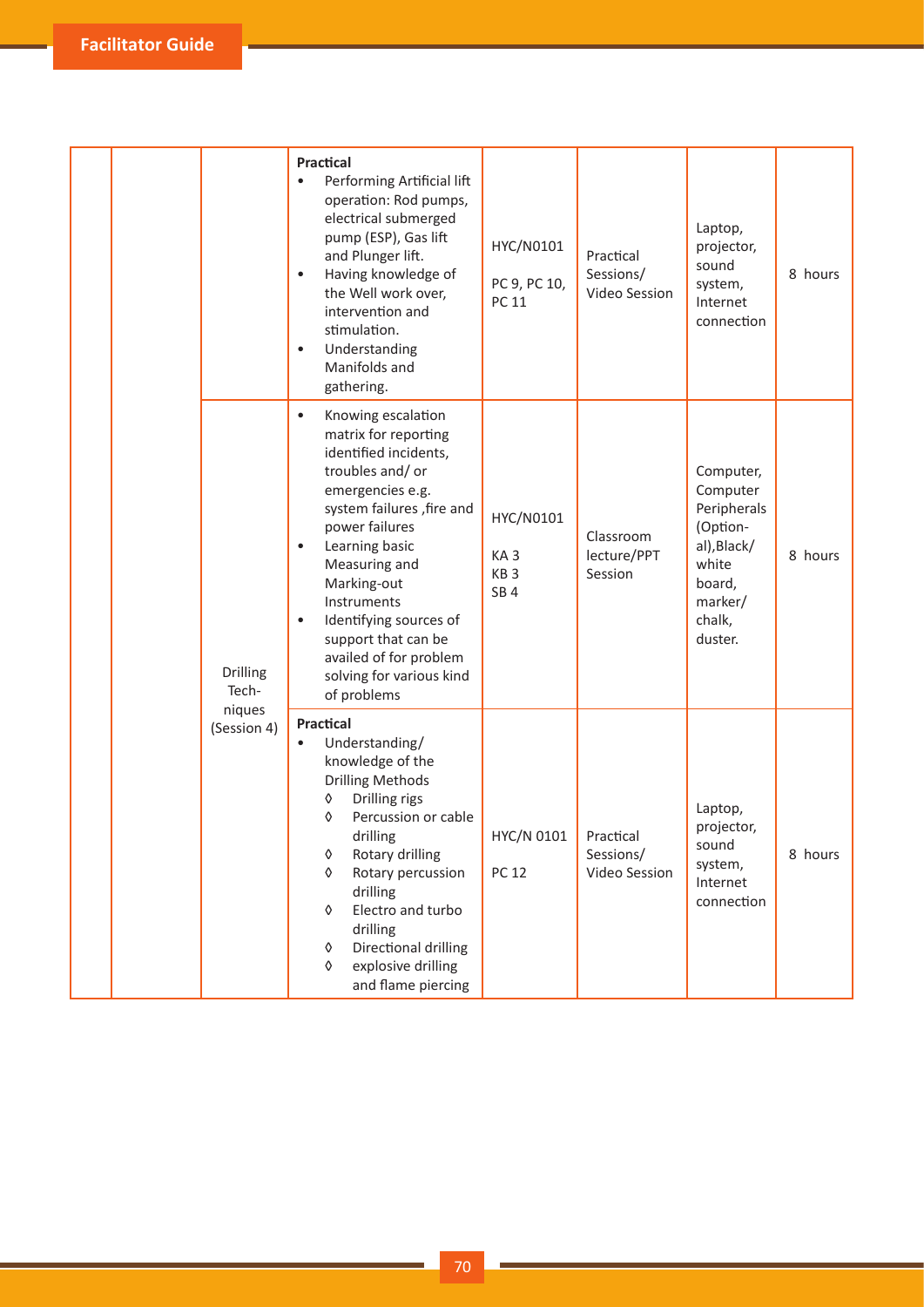|  | Drilling<br>Tech-<br>niques<br>(Session 5)        | Recording to be<br>$\bullet$<br>maintained and<br>implications of non-<br>maintenance of the<br>same<br>Maintaining proper<br>$\bullet$<br>records as per given<br>format<br>Seeking appropriate<br>$\bullet$<br>assistance from other<br>sources to resolve<br>problems                                                     | HYC/N0101<br>KA4<br>SA <sub>2</sub><br>SB <sub>5</sub>                    | Classroom<br>lecture/PPT<br>Session     | Computer,<br>Computer<br>Peripherals<br>(Option-<br>al), Black/<br>white<br>board,<br>marker/<br>chalk, dust-<br>er. | 8 hours |
|--|---------------------------------------------------|------------------------------------------------------------------------------------------------------------------------------------------------------------------------------------------------------------------------------------------------------------------------------------------------------------------------------|---------------------------------------------------------------------------|-----------------------------------------|----------------------------------------------------------------------------------------------------------------------|---------|
|  |                                                   | <b>Practical</b><br>Perform Abandonment<br>$\bullet$<br>Process<br>Perform drilling<br>$\bullet$<br>Operations<br>Drilling techniques<br>♦<br>Drilling mud<br>♦<br>Casing and<br>♦<br>cementation                                                                                                                            | HYC/N0101<br>PC 13, PC<br>14                                              | Practical<br>Sessions/<br>Video Session | Laptop,<br>projector,<br>sound<br>system,<br>Internet<br>connection                                                  | 6 hours |
|  | <b>Drilling</b><br>Tech-<br>niques<br>(Session 6) | Learning basic<br>$\bullet$<br>Engineering<br>Communications<br>Liaisioning and<br>$\bullet$<br>coordination skills<br>Reporting problems<br>$\bullet$<br>that you cannot<br>resolve to appropriate<br>authority<br>Identifying defects<br>$\bullet$<br>in the material and<br>communicate it at the<br>earliest and suggest | HYC/N0101<br>KB4<br>SA <sub>5</sub><br>SB <sub>6</sub><br>SB <sub>7</sub> | Classroom<br>lecture/PPT<br>Session     | Computer,<br>Computer<br>Peripherals<br>(Option-<br>al), Black/<br>white<br>board,<br>marker/<br>chalk,<br>duster    | 8 hours |
|  |                                                   | <b>Practical</b><br>Understanding<br>Completion, Enhanced<br>Recovery and work<br>over Operations.<br>Understanding<br>$\bullet$<br>a Typical Drilling<br>Program.                                                                                                                                                           | HYC/N 0101<br>PC 15, PC<br>16                                             | Practical<br>Sessions/<br>Video Session | Laptop,<br>projector,<br>sound<br>system,<br>Internet<br>connection                                                  | 6 hours |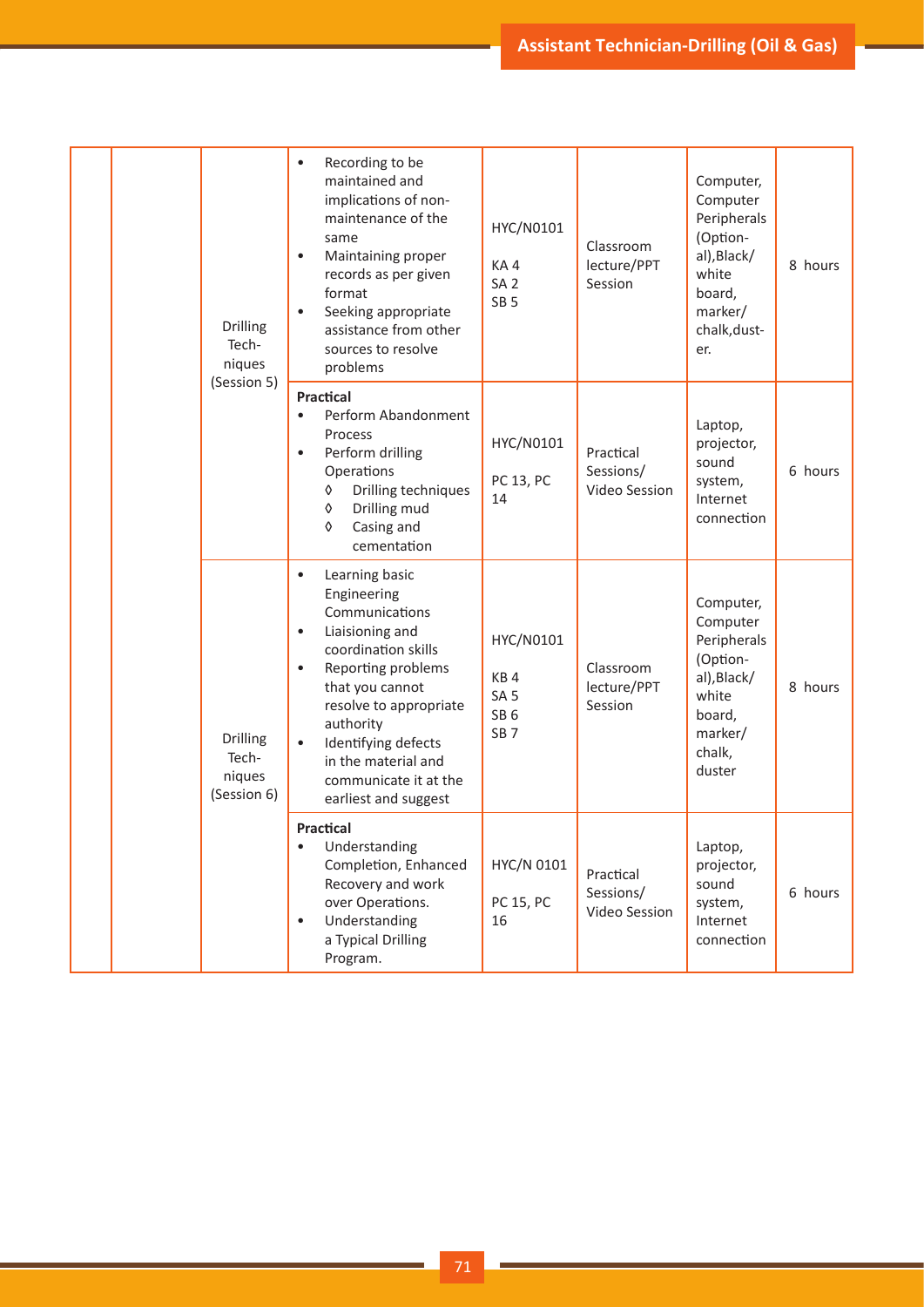| <b>Basic</b><br>Operation<br>and Main-<br>tenance<br>Tech-<br>niques<br>(Session 7) | Comprehending SHE<br>and OHS guidelines<br>and regulations as per<br>company's norms<br>Learning basic<br>$\bullet$<br>numerical Skills<br>Reading and<br>$\bullet$<br>understanding<br>manuals, work orders,<br>health and safety<br>instructions, memos,<br>reports etc.<br>Adhering<br>$\bullet$<br>improvements (if any)<br>in process/material<br>based on experience.<br>Applying problem-<br>$\bullet$<br>solving approaches in<br>different situations | HYC/N0101<br>KA <sub>5</sub><br>KB <sub>5</sub><br>SA <sub>3</sub><br>SB 8, SB 9 | Classroom<br>lecture/PPT<br>Session     | Computer,<br>Computer<br>Peripherals<br>(Option-<br>al), Black/<br>white<br>board,<br>marker/<br>chalk,<br>duster   | 8 hours |
|-------------------------------------------------------------------------------------|----------------------------------------------------------------------------------------------------------------------------------------------------------------------------------------------------------------------------------------------------------------------------------------------------------------------------------------------------------------------------------------------------------------------------------------------------------------|----------------------------------------------------------------------------------|-----------------------------------------|---------------------------------------------------------------------------------------------------------------------|---------|
|                                                                                     | Practical<br>Preparing for basic<br>$\bullet$<br>routine maintenance<br>tasks.<br>Describing basic<br>$\bullet$<br>routine maintenance<br>techniques<br>Carrying out basic<br>$\bullet$<br>routine maintenance<br>tasks.<br>Carrying out basic<br>$\bullet$<br>inspections.                                                                                                                                                                                    | HYC/N0101<br><b>PC 17, PC</b><br>18, PC 19,<br><b>PC 20</b>                      | Practical<br>Sessions/<br>Video Session | Laptop,<br>projector,<br>sound<br>system,<br>Internet<br>connection                                                 | 8 hours |
| <b>Basic</b><br>Operation<br>and Main-<br>tenance<br>Tech-<br>niques<br>(Session 8) | Learning physical<br>$\bullet$<br>Science and basic<br>Properties of Materials.<br>Being courteous to the<br>customers<br>Communicating with<br>$\bullet$<br>supervisor and peers<br>Referring anomalies to<br>$\bullet$<br>the line manager<br>Identifying any<br>$\bullet$<br>issues affecting the<br>material, equipment or<br>surroundings<br>Escalating issues that<br>$\bullet$<br>cannot be solved as per<br>the troubleshooting/<br>company manual     | HYC/N0101<br>KB <sub>6</sub><br>SA 4, SA 6<br>SB 10, SB 11                       | Classroom<br>lecture/PPT<br>Session     | Computer,<br>Computer<br>Peripherals<br>(Option-<br>al), Black/<br>white<br>board,<br>marker/<br>chalk, dust-<br>er | 8 hours |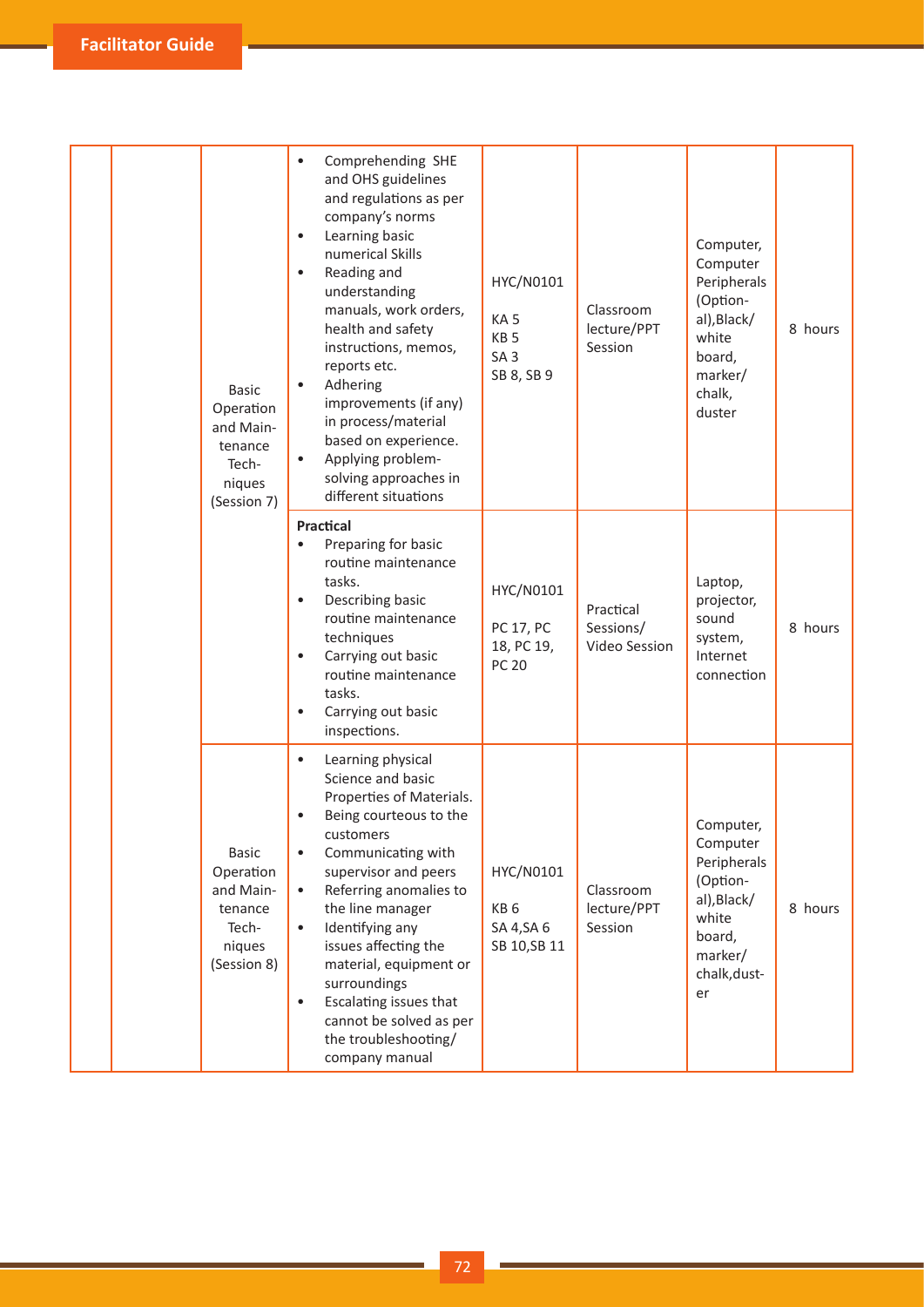|   |                                                     |                                                                    | <b>Practical</b><br>Identifying the use of<br>$\bullet$<br>basic maintenance<br>hand tools.<br>Demonstrating the use<br>$\bullet$<br>of basic hand tools for<br>maintenance tasks and<br>the production of an<br>artefact.<br>Demonstrating the care<br>$\bullet$<br>of basic maintenance<br>hand tools.                                                                                                           | HYC/N0101<br>PC 21, PC<br>22, PC 23                                | Practical<br>Sessions/<br>Video Session | Laptop,<br>projector,<br>sound<br>system,<br>Internet<br>connection                                                  | 8 hours |
|---|-----------------------------------------------------|--------------------------------------------------------------------|--------------------------------------------------------------------------------------------------------------------------------------------------------------------------------------------------------------------------------------------------------------------------------------------------------------------------------------------------------------------------------------------------------------------|--------------------------------------------------------------------|-----------------------------------------|----------------------------------------------------------------------------------------------------------------------|---------|
| 2 | Occu-<br>pational<br>health<br>and Safety<br>(OHAS) | Occu-<br>pational<br>health<br>and safety<br>(OHAS)<br>(Session 1) | Knowing names (and<br>$\bullet$<br>job titles if applicable),<br>and where to find, all<br>the people responsible<br>for health and safety in<br>a workplace.<br>Knowing Occupational<br>health and safety.<br>Filling up appropriate<br>$\bullet$<br>technical forms, activity<br>logs in required format<br>of the company.                                                                                      | HYC/N0102<br>KA <sub>1</sub><br>KB <sub>1</sub><br>SA <sub>1</sub> | Classroom<br>lecture/PPT<br>Session     | Computer,<br>Computer<br>Peripherals<br>(Option-<br>al), Black/<br>white<br>board,<br>marker/<br>chalk, dust-<br>er. | 8 hours |
|   |                                                     |                                                                    | Practical<br>Using protective<br>clothing/equipment<br>for specific tasks like<br>cutting, welding,<br>repairing in pipeline<br>jobs, well operations,<br>and maintenance<br>inside the installation<br>and work conditions<br>during day to day work<br>and during emergency.<br>Stating the name and<br>location of people<br>responsible for health<br>and Safety for the<br>workplace and<br>escalation matrix | HYC/N0102<br>PC 1, PC 2                                            | Practical<br>Sessions/<br>Video Session | Laptop,<br>projector,<br>sound<br>system,<br>Internet<br>connection                                                  | 8 hours |
|   |                                                     | Occu-<br>pational<br>health<br>and safety<br>(OHAS)<br>(Session 2) | Planning names and<br>$\bullet$<br>location of documents<br>that refer to health<br>and safety in the<br>workplace.<br>Being courteous to the<br>$\bullet$<br>customers<br>Making decisions on<br>$\bullet$<br>a suitable course of<br>action or response.                                                                                                                                                         | HYC/N0102<br>KA <sub>2</sub><br>SA4<br>SB <sub>1</sub>             | Classroom<br>lecture/PPT<br>Session     | Computer,<br>Computer<br>Peripherals<br>(Option-<br>al), Black/<br>white<br>board,<br>marker/<br>chalk, dust-<br>er. | 8 hours |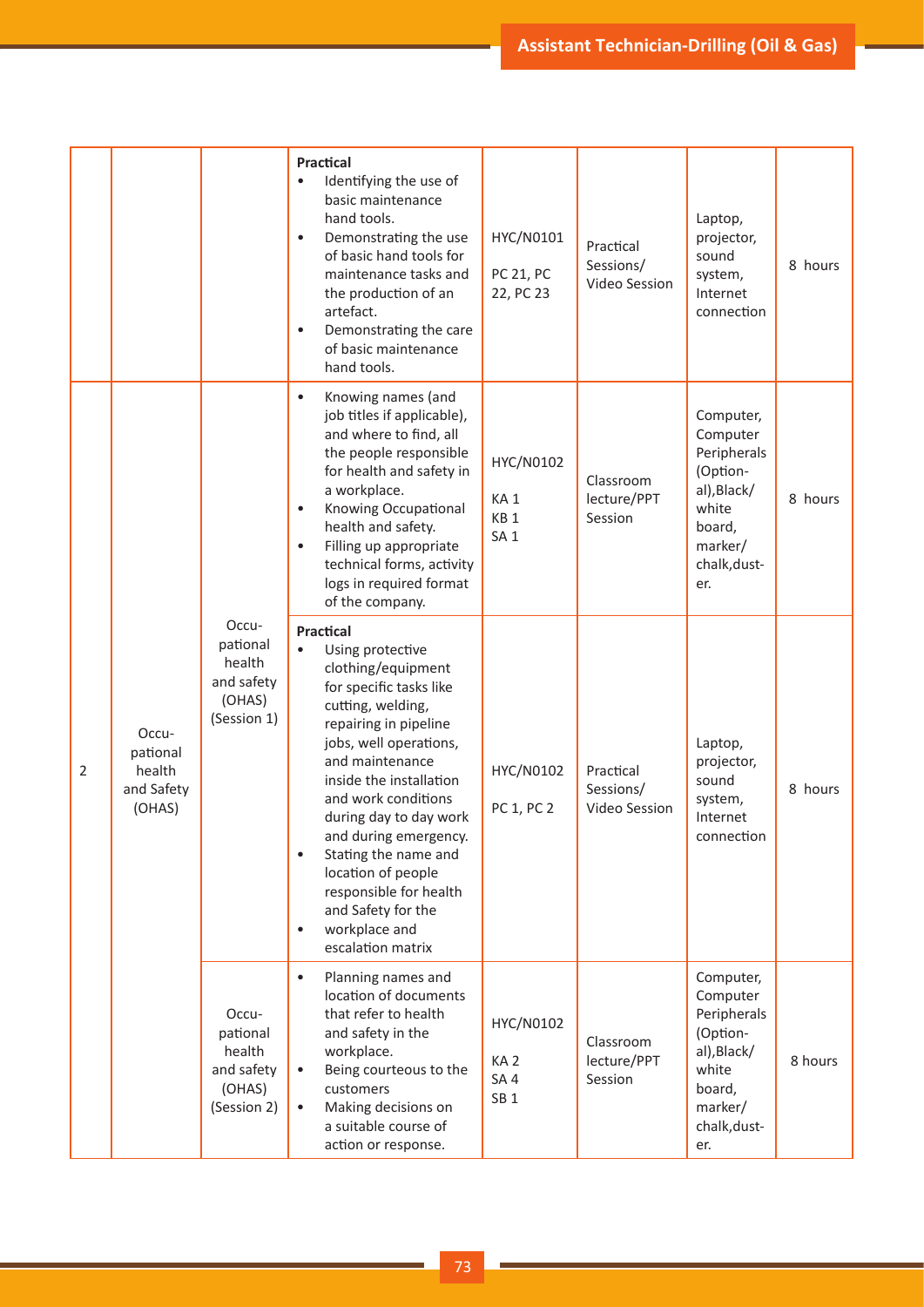|  |                                     | <b>Practical</b><br>Identifying job-site<br>hazardous work and<br>state possible causes<br>of risk or possible<br>accidents in the<br>workplace.<br>Carrying out safe<br>$\bullet$<br>working practices while<br>dealing with hazards<br>to ensure the safety of<br>self and others state<br>methods of accident<br>prevention in the work<br>environment of the job<br>role.<br>Identifying common<br>$\bullet$<br>risks and safety SOP in<br>Oil & Gas production<br>area. | HYC/N0102<br>PC 3, PC 4,<br>PC <sub>7</sub>            | Practical<br>Sessions/<br>Video Session | Laptop,<br>projector,<br>sound<br>system,<br>Internet<br>connection                                                  | 8 hours |
|--|-------------------------------------|------------------------------------------------------------------------------------------------------------------------------------------------------------------------------------------------------------------------------------------------------------------------------------------------------------------------------------------------------------------------------------------------------------------------------------------------------------------------------|--------------------------------------------------------|-----------------------------------------|----------------------------------------------------------------------------------------------------------------------|---------|
|  | Occu-<br>pational<br>health         | Planning SHE and<br>$\bullet$<br>OHS guidelines and<br>regulations as per<br>company's norms<br>Understanding of 5S<br>$\bullet$<br>and Housekeeping.<br>Planning and organizing<br>$\bullet$<br>their own work<br>schedule, work area,<br>tools, equipment and<br>materials to maintain<br>decorum and for<br>improved productivity.                                                                                                                                        | HYC/N0102<br>KA6<br>KA <sub>7</sub><br>SB <sub>2</sub> | Classroom<br>lecture/PPT<br>Session     | Computer,<br>Computer<br>Peripherals<br>(Option-<br>al), Black/<br>white<br>board,<br>marker/<br>chalk, dust-<br>er. | 8 hours |
|  | and safety<br>(OHAS)<br>(Session 3) | <b>Practical</b><br>Stating location of<br>general health and<br>safety equipment in<br>the workplace.<br>Inspecting for faults set<br>$\bullet$<br>up and safely use steps<br>and ladders in general<br>use.<br>Working safely in<br>$\bullet$<br>and around trenches,<br>elevated places and<br>confined areas.                                                                                                                                                            | HYC/N0102<br>PC 5, PC 6,<br>PC <sub>8</sub>            | Practical<br>Sessions/<br>Video Session | Laptop,<br>projector,<br>sound<br>system,<br>Internet<br>connection                                                  | 8 hours |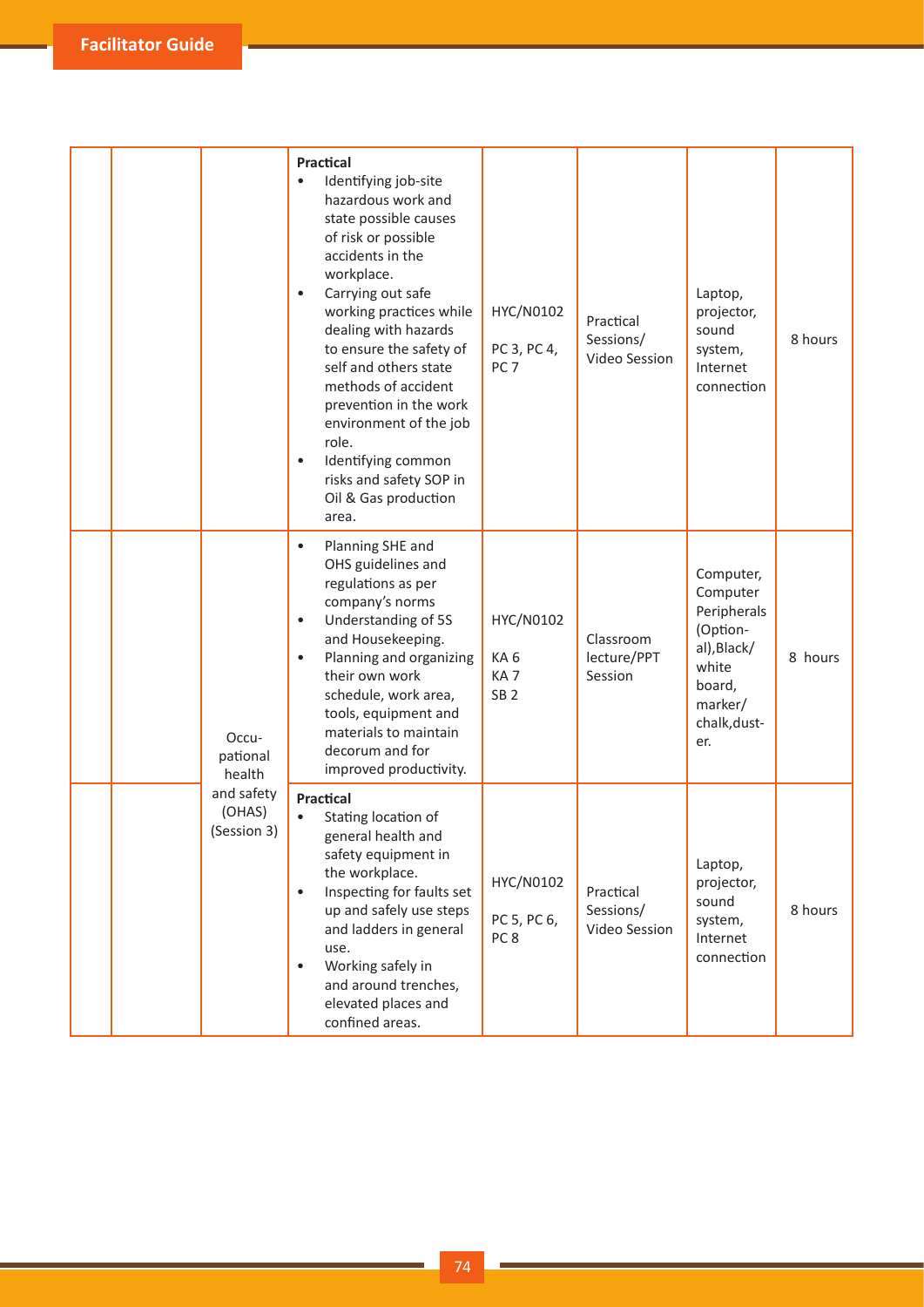|  | Fire safety<br>and emer-<br>gency pro-<br>cedures<br>(Session 4) | Knowing risk and<br>$\bullet$<br>impact of not following<br>defined procedures/<br>work instructions<br>Recognising the<br>$\bullet$<br>hazards and its effects<br>and risk assessment<br>Maintaining proper<br>$\bullet$<br>records as per given<br>format<br>Thinking through the<br>$\bullet$<br>problem, evaluate the<br>possible solution(s)<br>and suggest an<br>optimum /best possible<br>solution(s) | HYC/N0102<br>KA <sub>3</sub><br>KB <sub>2</sub><br>SA <sub>2</sub><br>SB <sub>7</sub> | Classroom<br>lecture/PPT<br>Session     | Computer,<br>Computer<br>Peripherals<br>(Option-<br>al), Black/<br>white<br>board,<br>marker/<br>chalk,<br>duster.   | 8 hours |
|--|------------------------------------------------------------------|--------------------------------------------------------------------------------------------------------------------------------------------------------------------------------------------------------------------------------------------------------------------------------------------------------------------------------------------------------------------------------------------------------------|---------------------------------------------------------------------------------------|-----------------------------------------|----------------------------------------------------------------------------------------------------------------------|---------|
|  |                                                                  | Practical<br>Using the various<br>$\bullet$<br>appropriate fire<br>extinguishers on<br>different types of fires<br>correctly                                                                                                                                                                                                                                                                                 | HYC/N0102<br>PC <sub>9</sub>                                                          | Practical<br>Sessions/<br>Video Session | Laptop,<br>projector,<br>sound<br>system,<br>Internet<br>connection                                                  | 8 hours |
|  | Fire safety<br>and emer-<br>gency pro-<br>cedures<br>(Session 5) | Knowing escalation<br>$\bullet$<br>matrix for reporting<br>identified incidents,<br>troubles and/or<br>emergencies e.g.<br>system failures , fire and<br>power failures<br>Following standard<br><b>Operating Procedures</b><br>in Oil and Gas Safety<br>w.r.t. occupational<br>health & safety<br>Identifying immediate<br>or temporary solutions<br>to resolve delays                                      | HYC/N0102<br>KA4<br>KB <sub>6</sub><br>SB <sub>8</sub>                                | Classroom<br>lecture/PPT<br>Session     | Computer,<br>Computer<br>Peripherals<br>(Option-<br>al), Black/<br>white<br>board,<br>marker/<br>chalk, dust-<br>er. | 8 hours |
|  |                                                                  | <b>Practical</b><br>Identifying and follow<br>$\bullet$<br>proactive and reactive<br>fire fighting SOP in<br>Oil & Gas production<br>facilities.<br>Performing Fire<br>$\bullet$<br>Evacuation Steps.                                                                                                                                                                                                        | HYC/N0102<br>PC 10, PC<br>11                                                          | Practical<br>Sessions/<br>Video Session | Laptop,<br>projector,<br>sound<br>system,<br>Internet<br>connection                                                  | 8 hours |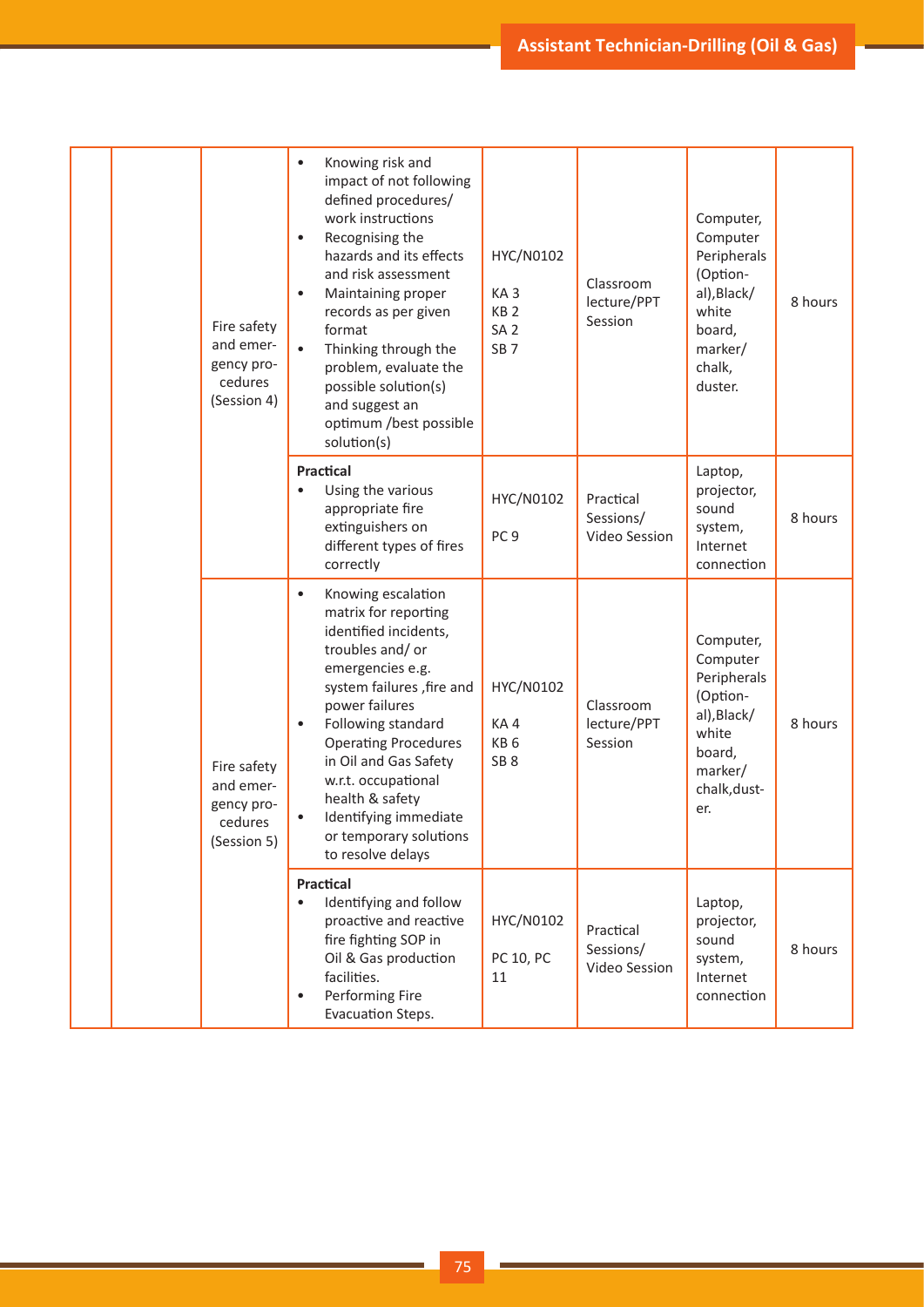|  | Fire safety<br>and emer-<br>gency pro-<br>cedures<br>(Session 6)               | Knowing safe Working<br>$\bullet$<br>Practices<br>Liaisioning and<br>$\bullet$<br>coordination skills<br>Identifying sources of<br>$\bullet$<br>support that can be<br>availed of for problem<br>solving for various kind<br>of problems<br>Applying problem-<br>solving approaches in<br>different situations                                                                                                                                                                                                                                                                                                                                                                                                                                                                                                                                                                           | HYC/N0102<br>KB <sub>3</sub><br>SA <sub>5</sub><br>SB <sub>9</sub><br><b>SB 13</b>                                     | Classroom<br>lecture/PPT<br>Session     | Computer,<br>Computer<br>Peripherals<br>(Option-<br>al), Black/<br>white<br>board,<br>marker/<br>chalk, dust-<br>er. | 8 hours |
|--|--------------------------------------------------------------------------------|------------------------------------------------------------------------------------------------------------------------------------------------------------------------------------------------------------------------------------------------------------------------------------------------------------------------------------------------------------------------------------------------------------------------------------------------------------------------------------------------------------------------------------------------------------------------------------------------------------------------------------------------------------------------------------------------------------------------------------------------------------------------------------------------------------------------------------------------------------------------------------------|------------------------------------------------------------------------------------------------------------------------|-----------------------------------------|----------------------------------------------------------------------------------------------------------------------|---------|
|  |                                                                                | Practical<br>Preparing incident<br>Reports                                                                                                                                                                                                                                                                                                                                                                                                                                                                                                                                                                                                                                                                                                                                                                                                                                               | HYC/N0102<br><b>PC 12</b>                                                                                              | Practical<br>Sessions/<br>Video Session | Laptop,<br>projector,<br>sound<br>system,<br>Internet<br>connection                                                  | 8 hours |
|  | Emer-<br>gencies,<br>rescue and<br>first-aid<br>proce-<br>dures<br>(Session 7) | Maintaining records<br>$\bullet$<br>to be maintained and<br>implications of non-<br>maintenance of the<br>same.<br>Comprehending<br>$\bullet$<br>various types of Fire<br>Fighting Equipment&<br>its uses in different<br>conditions<br>Using of different types<br>$\bullet$<br>of Personal Protective<br>Equipment (PPE)<br>Reading and<br>$\bullet$<br>understanding<br>manuals, work orders,<br>health and safety<br>instructions, memos,<br>reports etc<br>Communicating with<br>supervisor and peers<br>Seeking appropriate<br>$\bullet$<br>assistance from other<br>sources to resolve<br>problems<br>Reporting problems<br>$\bullet$<br>that you cannot<br>resolve to appropriate<br>authority<br>Identifying defects<br>$\bullet$<br>in the material and<br>communicate it at the<br>earliest and suggest<br>improvements(if any)<br>in process/material<br>based on experience | HYC/N0102<br>KA <sub>5</sub><br>KB4<br>KB <sub>5</sub><br>SA <sub>3</sub><br>SA <sub>6</sub><br>SB 10, SB<br>11, SB 12 | Classroom<br>lecture/PPT<br>Session     | Computer,<br>Computer<br>Peripherals<br>(Option-<br>al), Black/<br>white<br>board,<br>marker/<br>chalk, dust-<br>er. | 8 hours |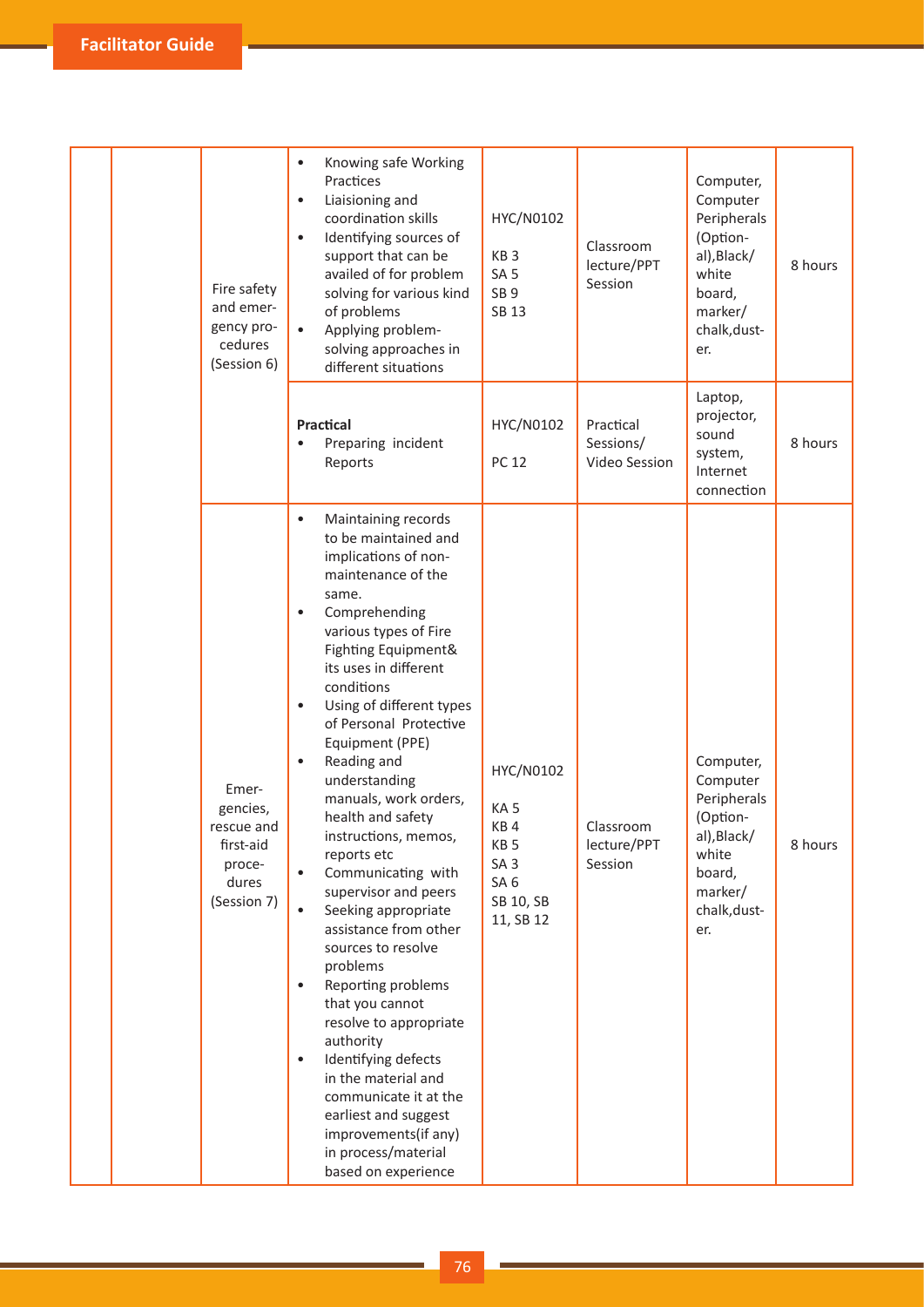|  |                                                                                | Practical<br>Making availability<br>$\bullet$<br>of First Aid box &<br>accessories<br>Demonstrating how<br>$\bullet$<br>to free a person from<br>electrocution.<br>Administering<br>$\bullet$<br>appropriate first aid to<br>victims were required<br>eg. in case of bleeding,<br>burns, choking, electric<br>shock, poisoning etc.<br>Administering<br>$\bullet$<br>appropriate first aid in<br>chemical hazard | HYC/N0102<br>PC 13, PC<br>14, PC 15,<br>PC 16                                     | Practical<br>Sessions/<br>Video Session | Laptop,<br>projector,<br>sound<br>system,<br>Internet<br>connection                                                  | 8 hours |
|--|--------------------------------------------------------------------------------|------------------------------------------------------------------------------------------------------------------------------------------------------------------------------------------------------------------------------------------------------------------------------------------------------------------------------------------------------------------------------------------------------------------|-----------------------------------------------------------------------------------|-----------------------------------------|----------------------------------------------------------------------------------------------------------------------|---------|
|  | Emer-<br>gencies,<br>rescue and<br>first-aid<br>proce-<br>dures<br>(Session 8) | Understanding risk<br>$\bullet$<br>Management and<br>reporting.<br>Communicating in<br>the local language<br>(preferable).<br>Referring anomalies to<br>the line manager.<br>Identifying any<br>$\bullet$<br>issues affecting the<br>material, equipment or<br>surroundings<br>Escalating issues that<br>cannot be solved as per<br>the troubleshooting/<br>comp manual                                          | HYC/N0102<br>KB <sub>7</sub><br>SA <sub>7</sub><br>SB 14<br>SB 15<br><b>SB 18</b> | Classroom<br>lecture/PPT<br>Session     | Computer,<br>Computer<br>Peripherals<br>(Option-<br>al), Black/<br>white<br>board,<br>marker/<br>chalk, dust-<br>er. | 8 hours |
|  |                                                                                | <b>Practical</b><br>Performing and<br>$\bullet$<br>organize loss<br>minimization or<br>rescue activity<br>during an accident<br>in real or simulated<br>environments<br>Following SOP in Oil &<br><b>Gas Drilling Facilities</b><br>Using/Proper utilization<br>of breathing apparatus<br>Ensuring emergency<br>preparation and<br>response                                                                      | HYC/N0102<br>PC 17, PC<br>18, PC 19,<br><b>PC 20</b>                              | Practical<br>Sessions/<br>Video Session | Laptop,<br>projector,<br>sound<br>system,<br>Internet<br>connection                                                  | 8 hours |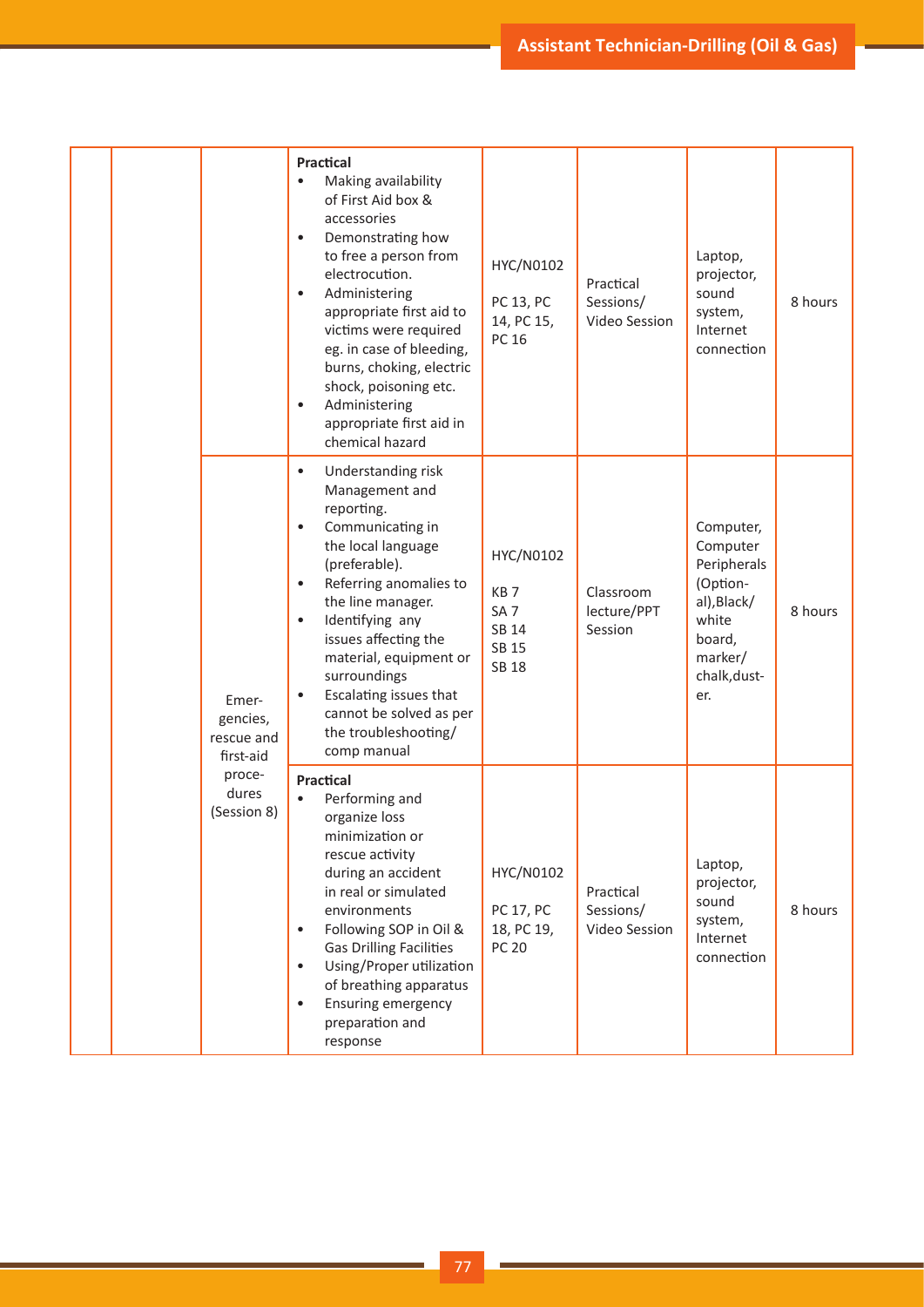| 3 | Work<br>effectively<br>with<br>colleagues<br>and<br>supervisor | Work<br>effectively<br>with<br>colleagues<br>(Session 1) | Risking and impacting<br>of not following<br>defined procedures/<br>work instructions.<br>Knowing importance<br>$\bullet$<br>of effective<br>communication in the<br>workplace<br>Knowing the key<br>$\bullet$<br>elements of active<br>listening<br>Understanding the<br>$\bullet$<br>value and importance<br>of active listening<br>and assertive<br>communication<br>Filling up appropriate<br>$\bullet$<br>technical forms, activity<br>logs in required format<br>of the company based<br>on the SOP<br>Making decisions on<br>$\bullet$<br>a suitable course of<br>action or response<br>Planning and organizing<br>their own work<br>schedule, work area,<br>tools, equipment and<br>materials to maintain<br>decorum and for<br>improved productivity | HYC/N0103<br>KA <sub>3</sub><br>KB 3, KB 6,<br>KB <sub>7</sub><br>SA <sub>1</sub><br>SB <sub>1</sub><br>SB <sub>2</sub> | Classroom<br>lecture/PPT<br>Session     | Computer,<br>Computer<br>Peripherals<br>(Option-<br>al), Black/<br>white<br>board,<br>marker/<br>chalk,<br>duster. | 8 hours |
|---|----------------------------------------------------------------|----------------------------------------------------------|---------------------------------------------------------------------------------------------------------------------------------------------------------------------------------------------------------------------------------------------------------------------------------------------------------------------------------------------------------------------------------------------------------------------------------------------------------------------------------------------------------------------------------------------------------------------------------------------------------------------------------------------------------------------------------------------------------------------------------------------------------------|-------------------------------------------------------------------------------------------------------------------------|-----------------------------------------|--------------------------------------------------------------------------------------------------------------------|---------|
|   |                                                                |                                                          | Practical<br>Receiving accurate<br>$\bullet$<br>information and<br>instructions from<br>the supervisor and<br>fellow workers, getting<br>clarification where<br>required<br>Passing on information<br>$\bullet$<br>to the authorized<br>persons who require<br>it and within agreed<br>timescale and confirm<br>its receipt.                                                                                                                                                                                                                                                                                                                                                                                                                                  | HYC/N0103<br>PC 1, PC 2                                                                                                 | Practical<br>Sessions/<br>Video Session | Laptop,<br>projector,<br>sound<br>system,<br>Internet<br>connection                                                | 8 hours |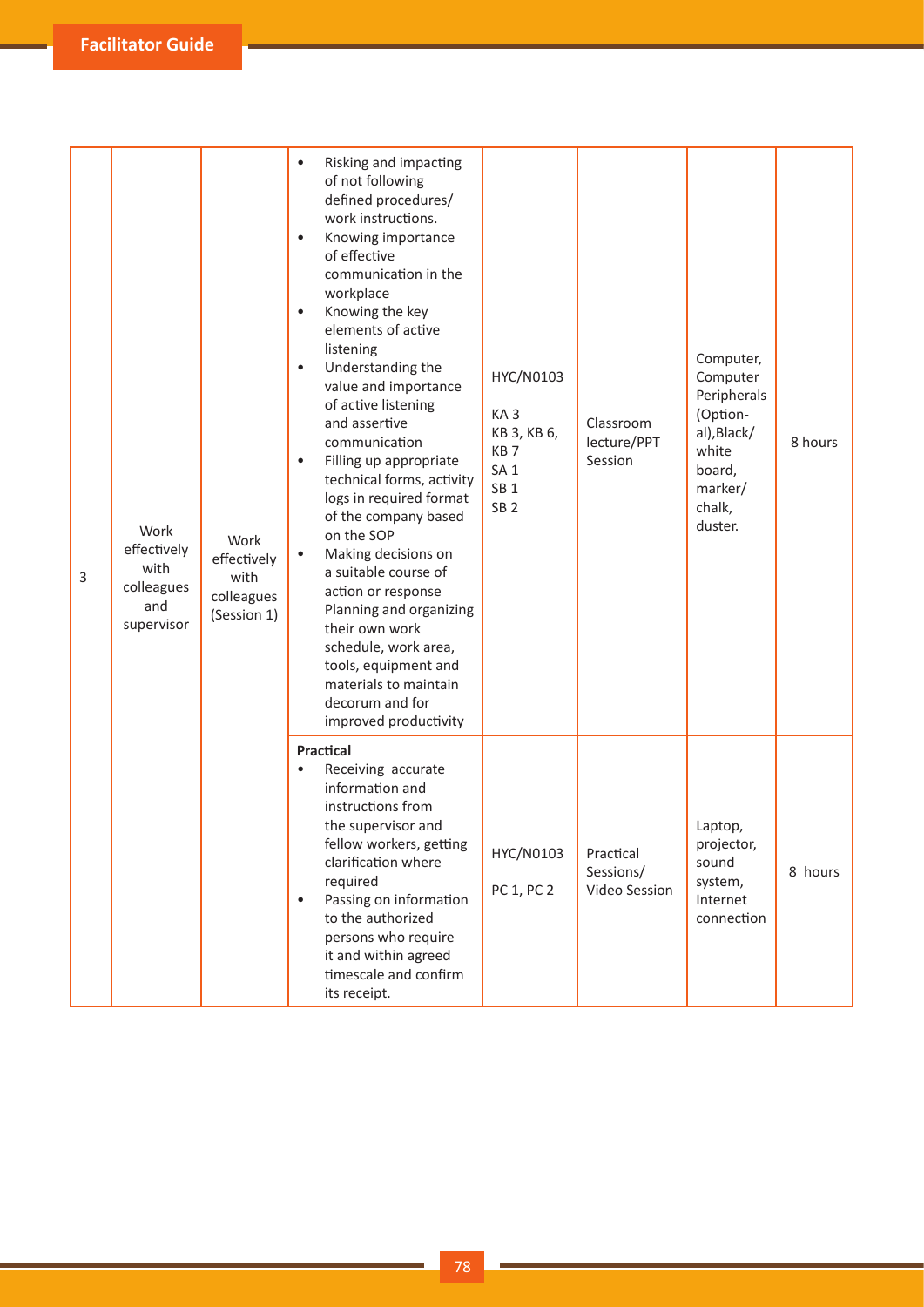|  |  | Work<br>effectively<br>with<br>colleagues<br>(Session 2) | Escalating matrix for<br>$\bullet$<br>reporting identified<br>incidents, troubles<br>and/or emergencies<br>e.g. system failures , fire<br>and power failures<br>Knowing the<br>$\bullet$<br>importance of<br>teamwork in<br>organizational and<br>individual success<br>Knowing the<br>$\bullet$<br>barriers to effective<br>communication<br>Maintaining proper<br>$\bullet$<br>records as per given<br>format<br>Thinking through the<br>$\bullet$<br>problem, evaluate the<br>possible solution(s)<br>and suggest an<br>optimum /best possible<br>solution(s) | HYC/N0103<br>KA4<br>KB <sub>4</sub><br>KB <sub>8</sub><br>SA <sub>2</sub><br>SB <sub>4</sub>                          | Classroom<br>lecture/PPT<br>Session     | Computer,<br>Computer<br>Peripherals<br>(Option-<br>al), Black/<br>white<br>board,<br>marker/<br>chalk,<br>duster. | 8 hours |
|--|--|----------------------------------------------------------|------------------------------------------------------------------------------------------------------------------------------------------------------------------------------------------------------------------------------------------------------------------------------------------------------------------------------------------------------------------------------------------------------------------------------------------------------------------------------------------------------------------------------------------------------------------|-----------------------------------------------------------------------------------------------------------------------|-----------------------------------------|--------------------------------------------------------------------------------------------------------------------|---------|
|  |  |                                                          | <b>Practical</b><br>Giving information<br>to others clearly, at a<br>pace and in a manner<br>that helps them to<br>understand.<br>Displaying helpful<br>$\bullet$<br>behaviour by assisting<br>others in performing<br>tasks in a positive<br>manner, where<br>required and possible.                                                                                                                                                                                                                                                                            | HYC/N0103<br>PC 3, PC 4                                                                                               | Practical<br>Sessions/<br>Video Session | Laptop,<br>projector,<br>sound<br>system,<br>Internet<br>connection                                                | 8 hours |
|  |  | Work<br>effectively<br>with<br>colleagues<br>(Session 3) | Recordings to be<br>٠<br>maintained and<br>implications of non-<br>maintenance of the<br>same<br>Knowing the<br>$\bullet$<br>importance of avoiding<br>casual expletives and<br>unpleasant terms<br>while communicating<br>professional circles.<br>Knowing what<br>$\bullet$<br>constitutes disciplined<br>behaviour for a<br>working professional                                                                                                                                                                                                              | HYC/N0103<br>KA <sub>5</sub><br><b>KB 10</b><br><b>KB 14</b><br>SA <sub>3</sub><br>SB <sub>5</sub><br>SB <sub>6</sub> | Classroom<br>lecture/PPT<br>Session     | Computer,<br>Computer<br>Peripherals<br>(Option-<br>al), Black/<br>white<br>board,<br>marker/<br>chalk,<br>duster. | 8 hours |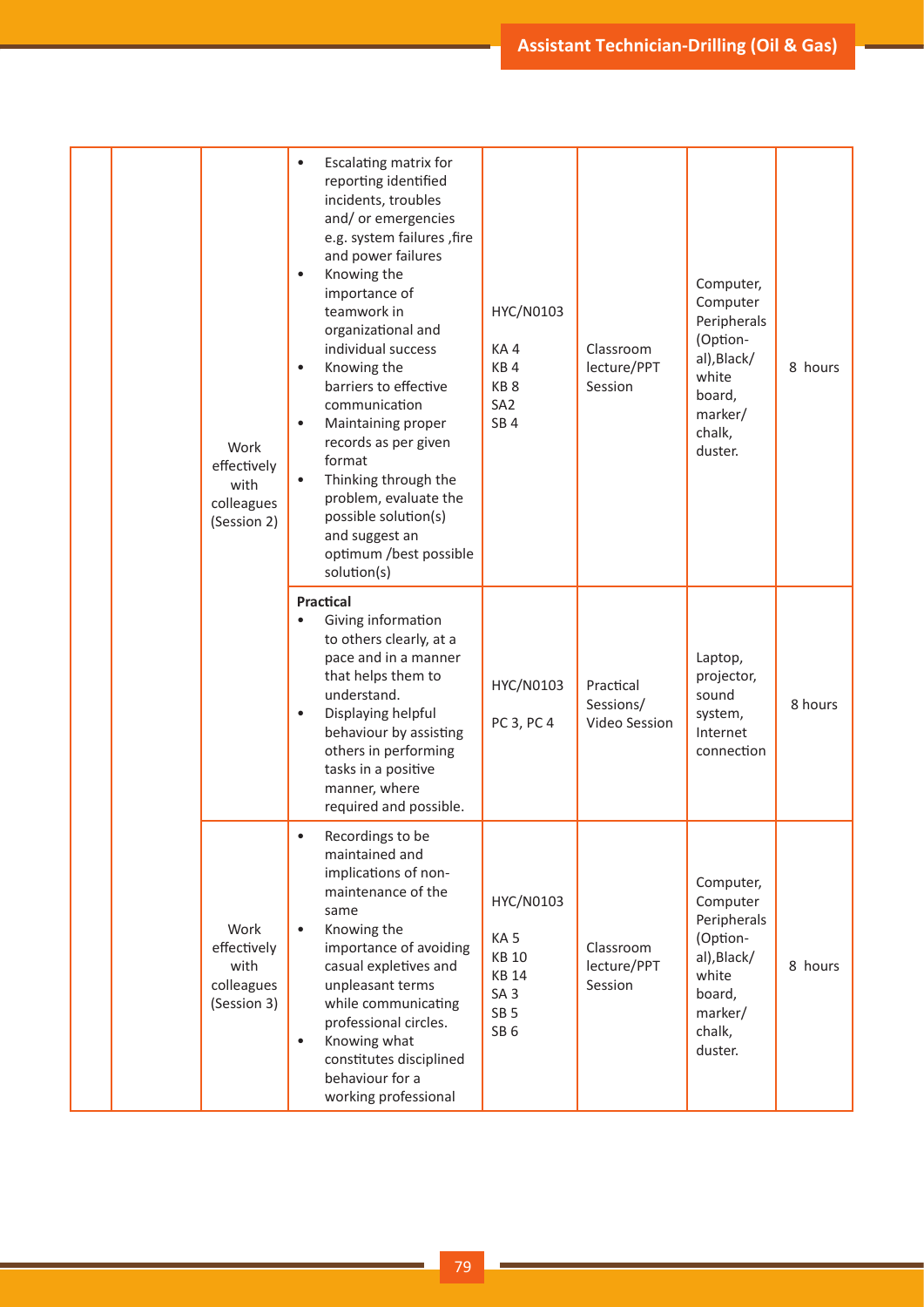|  |                                                             | Reading and<br>understanding<br>manuals, work orders,<br>health and safety<br>instructions, memos,<br>reports etc.<br>Identifying immediate<br>or temporary solutions<br>to resolve delays.<br>Identifying sources of<br>$\bullet$<br>support that can be<br>availed of for problem<br>solving for various kind<br>of problems.                                                                                                                                                                                                                                                                                                                                                                 |                                                                  |                                         |                                                                                                                    |         |
|--|-------------------------------------------------------------|-------------------------------------------------------------------------------------------------------------------------------------------------------------------------------------------------------------------------------------------------------------------------------------------------------------------------------------------------------------------------------------------------------------------------------------------------------------------------------------------------------------------------------------------------------------------------------------------------------------------------------------------------------------------------------------------------|------------------------------------------------------------------|-----------------------------------------|--------------------------------------------------------------------------------------------------------------------|---------|
|  |                                                             | <b>Practical</b><br>Consulting with<br>and assist others to<br>maximize effectiveness<br>and efficiency in<br>carrying out tasks<br>Displaying appropriate<br>communication<br>etiquette while working                                                                                                                                                                                                                                                                                                                                                                                                                                                                                          | HYC/N0103<br>PC 5, PC 6                                          | Practical<br>Sessions/<br>Video Session | Laptop,<br>projector,<br>sound<br>system,<br>Internet<br>connection                                                | 8 hours |
|  | Work<br>effectively<br>with su-<br>pervisors<br>(Session 4) | Following legislation,<br>$\bullet$<br>standards, policies, and<br>procedures followed in<br>the company relevant<br>to own employment<br>and performance<br>conditions.<br>Knowing the user/<br>$\bullet$<br>individual on the job<br>needs to know and<br>understand:<br>Knowing various<br>categories of people<br>that one is required<br>to communicate and<br>coordinate with in the<br>organization<br>Being courteous to<br>$\bullet$<br>the Peers, Juniors<br>, Superiors and<br>customers<br>Seeking appropriate<br>$\bullet$<br>assistance from other<br>sources to resolve<br>problems<br>Reporting problems<br>$\bullet$<br>that you cannot<br>resolve to appropriate<br>authority | HYC/N 0103<br>KA <sub>1</sub><br>KB 1, KB 2<br>SA4<br>SB 7, SB 8 | Classroom<br>lecture/PPT<br>Session     | Computer,<br>Computer<br>Peripherals<br>(Option-<br>al), Black/<br>white<br>board,<br>marker/<br>chalk,<br>duster. | 8 hours |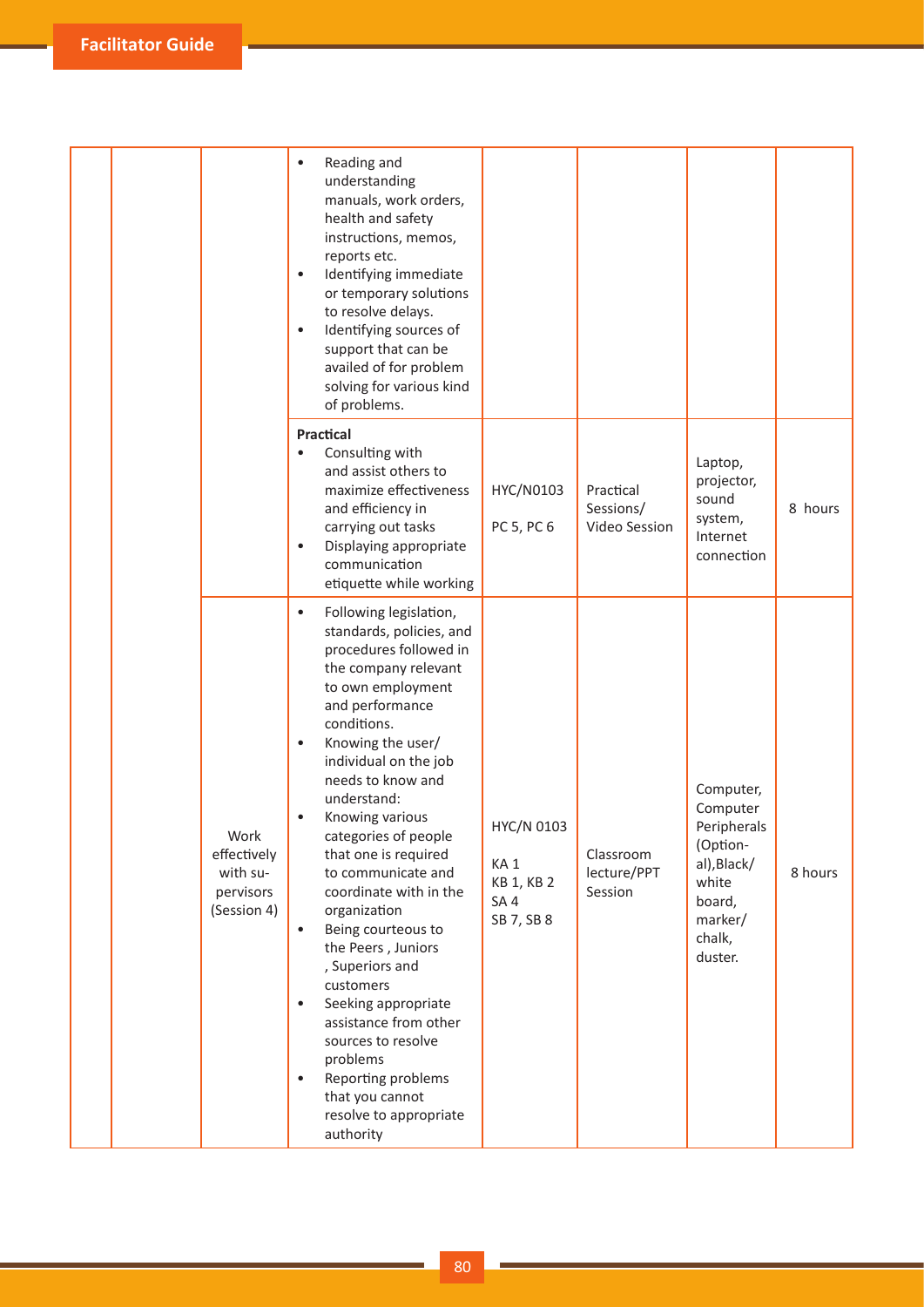|  |                                                             | Practical<br>Displaying active<br>$\bullet$<br>listening skills while<br>interacting with others<br>at work.<br>Using appropriate tone,<br>$\bullet$<br>pitch and language<br>to convey politeness,<br>assertiveness, care and<br>professionalism.                                                                                                                                                                                                                                                                                                                         | HYC/N0103<br>PC 7, PC 8                                                      | Practical<br>Sessions/<br>Video Session | Laptop,<br>projector,<br>sound<br>system,<br>Internet<br>connection                                                | 8 hours |
|--|-------------------------------------------------------------|----------------------------------------------------------------------------------------------------------------------------------------------------------------------------------------------------------------------------------------------------------------------------------------------------------------------------------------------------------------------------------------------------------------------------------------------------------------------------------------------------------------------------------------------------------------------------|------------------------------------------------------------------------------|-----------------------------------------|--------------------------------------------------------------------------------------------------------------------|---------|
|  | Work<br>effectively<br>with su-<br>pervisors<br>(Session 5) | Reporting structure,<br>$\bullet$<br>inter-dependent<br>functions, lines and<br>procedures in the work<br>area<br>Knowing various<br>components<br>of effective<br>communication<br>Understanding the<br>$\bullet$<br>importance of tone<br>and pitch in effective<br>communication.<br>Liaisioning and<br>coordination skills.<br>Identifying defects<br>in the material and<br>communicate it at the<br>earliest and suggest<br>improvements(if any)<br>in process/material<br>based on experience<br>Applying problem-<br>solving approaches in<br>different situations | HYC/N0103<br>KA <sub>2</sub><br>KB 5, KB 9<br>SA <sub>5</sub><br>SB 9, SB 10 | Classroom<br>lecture/PPT<br>Session     | Computer,<br>Computer<br>Peripherals<br>(Option-<br>al), Black/<br>white<br>board,<br>marker/<br>chalk,<br>duster. | 8 hours |
|  |                                                             | <b>Practical</b><br>Demonstrating<br>$\bullet$<br>responsible and<br>disciplined behaviours<br>at the workplace.<br>Demonstrating Time<br>Management Skills.                                                                                                                                                                                                                                                                                                                                                                                                               | HYC/N0103<br>PC 9, PC 10                                                     | Practical<br>Sessions/<br>Video Session | Laptop,<br>projector,<br>sound<br>system,<br>Internet<br>connection                                                | 8 hours |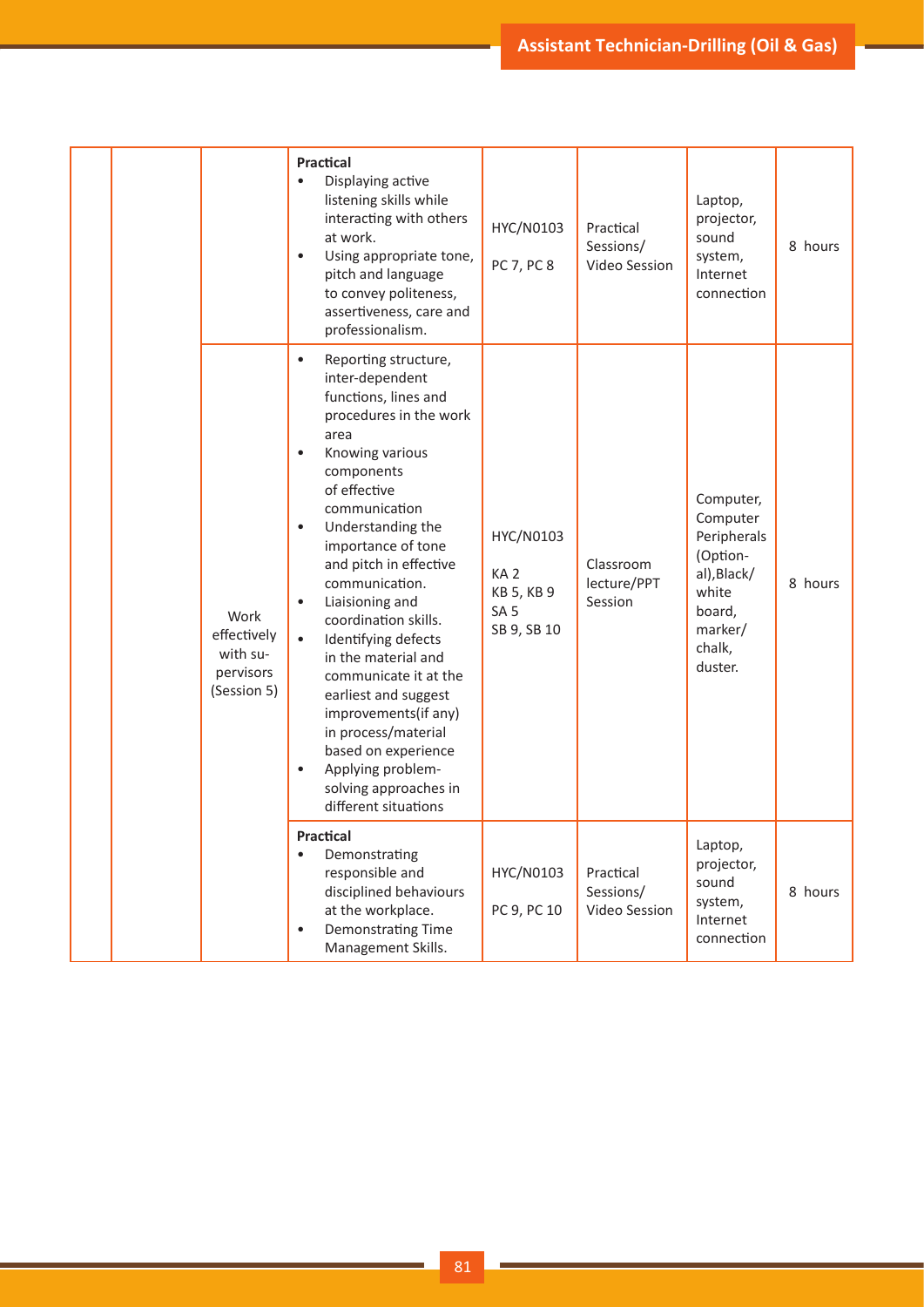|   |             | Work<br>effectively<br>with su-<br>pervisors<br>(Session 6)                                                                                                            | Following SHE and<br>$\bullet$<br>OHS guidelines and<br>regulations as per<br>company's norms.<br>Learning how poor<br>$\bullet$<br>communication<br>practices can disturb<br>people, environment<br>and cause problems<br>for the employee,<br>the employer and the<br>customer.<br>Knowing the<br>$\bullet$<br>importance of ethics<br>for professional<br>success.<br>Knowing the<br>$\bullet$<br>importance of<br>discipline for<br>professional success.<br>Referring anomalies<br>$\bullet$<br>to the line manager<br>Identifying any<br>issues affecting the<br>material, equipment or<br>surroundings<br>Escalating issues that<br>$\bullet$<br>cannot be solved as per<br>the troubleshooting/<br>company manual | HYC/N0103<br>KA6<br><b>KB 11, KB</b><br>12, KB 13<br>SB 11, SB 12 | Classroom<br>lecture/PPT<br>Session                         | Computer,<br>Computer<br>Peripherals<br>(Option-<br>al), Black/<br>white<br>board,<br>marker/<br>chalk,<br>duster. | 8 hours |
|---|-------------|------------------------------------------------------------------------------------------------------------------------------------------------------------------------|---------------------------------------------------------------------------------------------------------------------------------------------------------------------------------------------------------------------------------------------------------------------------------------------------------------------------------------------------------------------------------------------------------------------------------------------------------------------------------------------------------------------------------------------------------------------------------------------------------------------------------------------------------------------------------------------------------------------------|-------------------------------------------------------------------|-------------------------------------------------------------|--------------------------------------------------------------------------------------------------------------------|---------|
|   |             |                                                                                                                                                                        | Practical<br>Understanding<br>$\bullet$<br>Expectation<br>Management<br>Demonstrating<br>Commitment to work,<br>adhering to SOPs,<br>Honesty etc.                                                                                                                                                                                                                                                                                                                                                                                                                                                                                                                                                                         | HYC/N0103<br><b>PC 11, PC</b><br>12                               | Practical<br>Sessions/<br>Video Session                     | Laptop,<br>projector,<br>sound<br>system,<br>Internet<br>connection                                                | 8 hours |
| 4 | Soft Skills | Session 1<br>$\bullet$<br>Grooming<br>Develop-<br>ing Soft<br>$\bullet$<br>skills<br>Session 2<br>$\bullet$<br>Develop-<br>handling<br>ing Soft<br>$\bullet$<br>skills | Learning personal<br>Learning personality<br>development                                                                                                                                                                                                                                                                                                                                                                                                                                                                                                                                                                                                                                                                  |                                                                   | Classroom<br>Lecture/PPT<br>Practical<br>demonstra-<br>tion | White<br>board,<br>pen,<br>laptop,<br>projector                                                                    |         |
|   |             |                                                                                                                                                                        | Learning Interview<br>Working in team                                                                                                                                                                                                                                                                                                                                                                                                                                                                                                                                                                                                                                                                                     | <b>Bridge</b><br>Module                                           | Classroom<br>Lecture/PPT<br>Practical<br>demonstra-<br>tion | White<br>board,<br>pen,<br>laptop,<br>projector                                                                    | 6 hours |
|   |             | Session 3<br>Develop-<br>ing Soft<br>skills                                                                                                                            | Learning customer<br>Handling<br>Learning time<br>$\bullet$<br>management                                                                                                                                                                                                                                                                                                                                                                                                                                                                                                                                                                                                                                                 |                                                                   | Classroom<br>Lecture/PPT<br>Practical<br>demonstra-<br>tion | White<br>board,<br>pen,<br>laptop,<br>projector                                                                    |         |